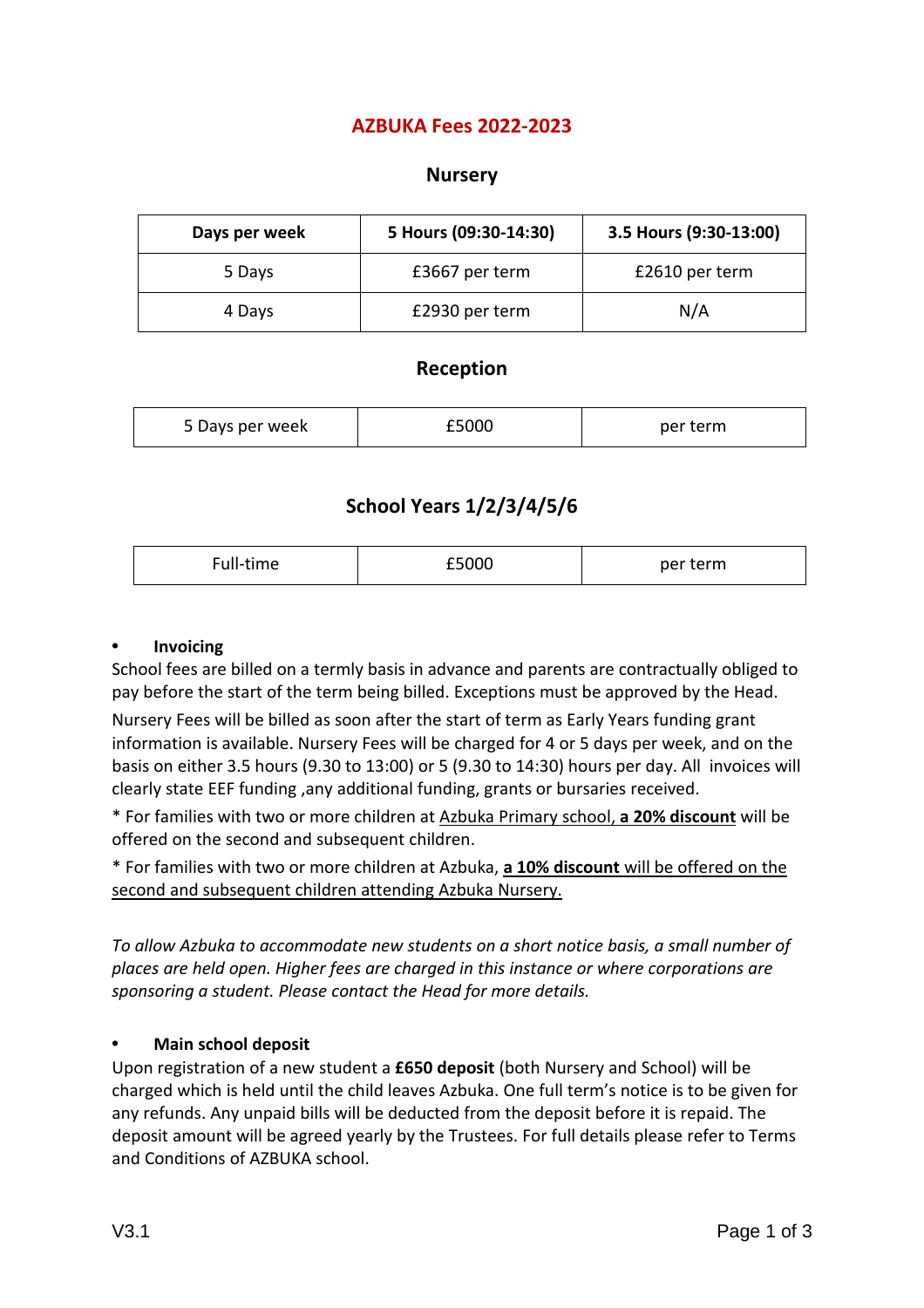### **• Registration charge**

A non-refundable registration charge of £50 will be billed for each child prior Admission interviews.

### **• Clubs**

Additional charges for attendance at after-school clubs run by AZBUKA or extra hours will be invoiced in arrears every half term, and will be due immediately. External clubs run at AZBUKA premises will be invoiced separately by the provider and paid according to the provider's terms as appropriate.

#### **• Extras**

Any incremental extra charges incurred (trips, events, some visiting teachers, uniform, books) will be invoiced on the next term's invoice. For the List of Extra charges please contact school office. An additional invoice will be raised at the end of the summer term.

### **Additional funding, grants, bursaries, scholarship and payment**

AZBUKA aims to implement a well-managed and planned fundraising strategy, with the intention of delivering the sustainable and safe development and operational work of the Foundation.

- 1. **The AZBUKA Nursery (2-5)** is on the Early Years Directory of Providers. We receive the government funding **(EEF)** for 2/3/4 year old children (subject to meeting the relevant criteria) as well as **childcare vouchers**/other government support. Please contact school office for more information.
- 2. **The AZBUKA Primary School (5-11).** AZBUKA Bursary. A few bursaries or grants might be available for lower income families and those who met all admission criteria. Parents applying for a Primary school bursary should write a short covering Letter to the AZBUKA Committee and send us the relevant documents, showing the income of the family (once admitted to school).

Romanoff foundation Scholarship. Talented students are invited to apply for a £1,000 annual scholarship towards their studies at Azbuka. The applicant (all new students) must have a provisional offer from AZBUKA School before applying for scholarship.

Please note that the bursaries are reviewed every year by the Governing body.

### **We accept payments by bank transfer, cheques, childcare vouchers, tax-free childcare scheme.**

*Please use DofE Reference 143048. Cash payment might be accepted in very special circumstances only according to our Financial Policy and approved by the Head in advance.*

*Where allowed we will accept payments from foreign banks and institutions, however these incur a £6 charge from our bank and an additional payment must be made to cover this cost.*